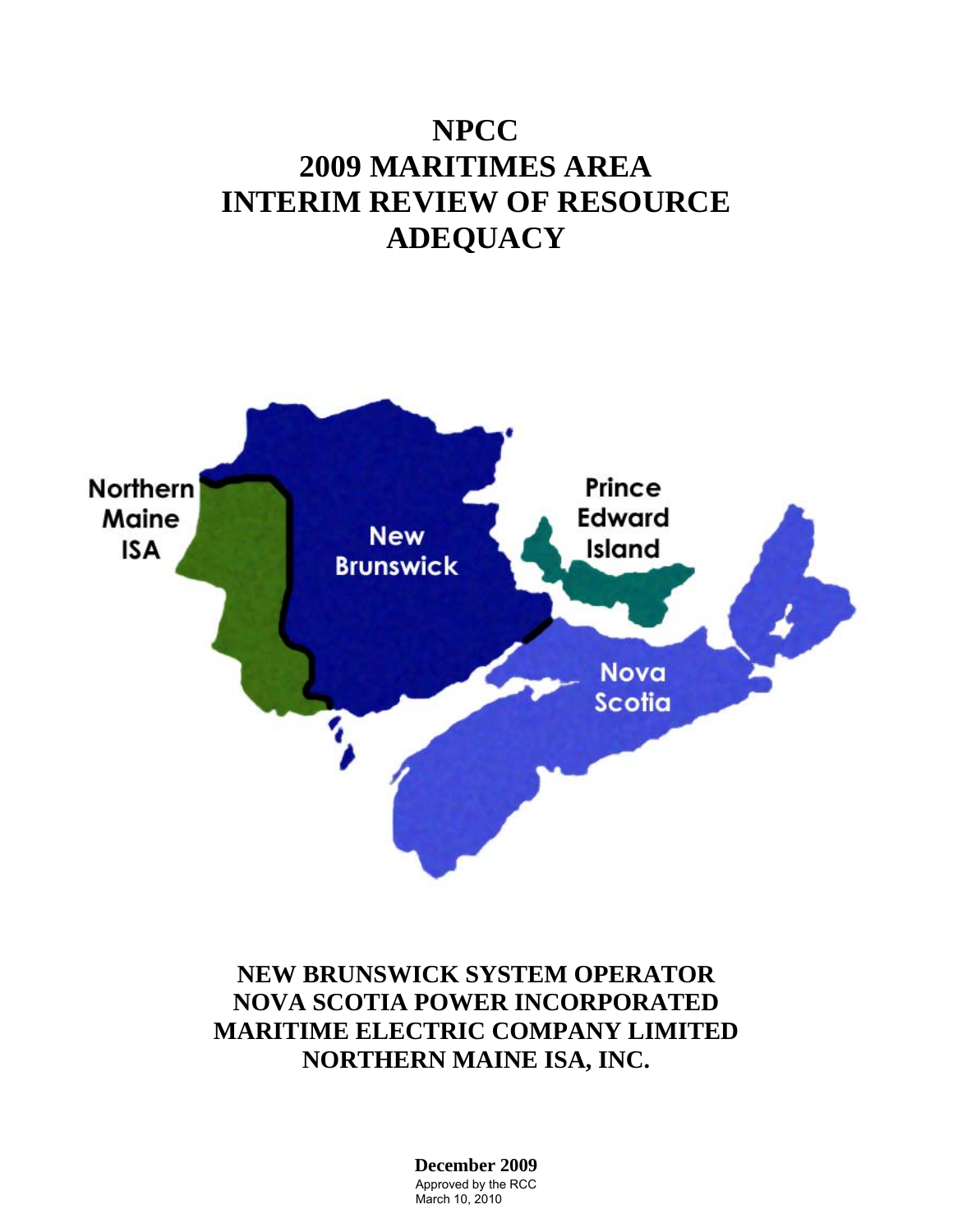This page intentionally left blank.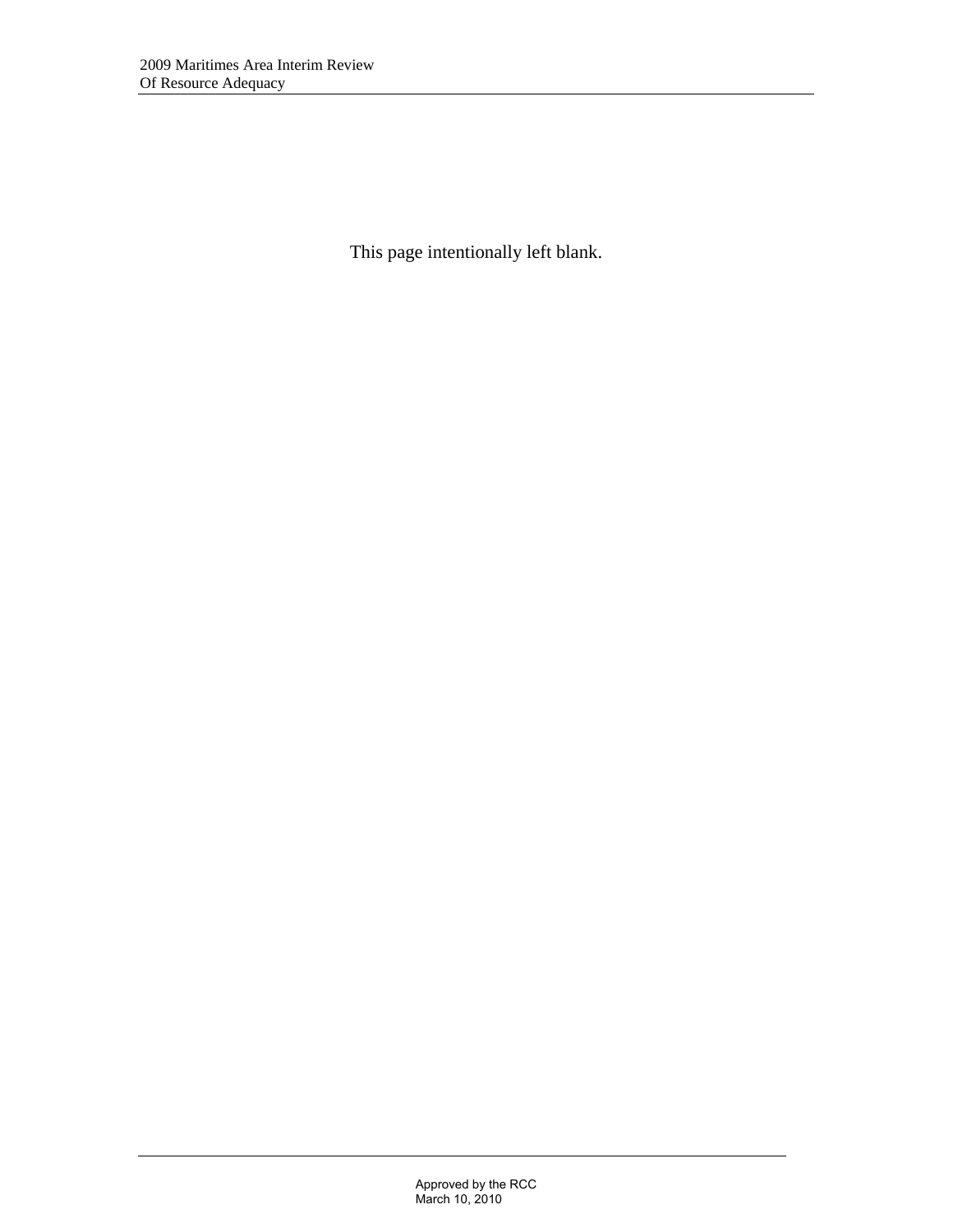## **1.0 EXECUTIVE SUMMARY**

The 2009 Maritimes Area Interim Review of Resource Adequacy, covering the period of January 2010 through December 2012, has been prepared to satisfy the Reliability Assessment Program as established by the Northeast Power Coordinating Council (NPCC). This review follows the resource adequacy review guidelines as specified in the NPCC Document B-8 entitled "*Guidelines for Area Review of Resource Adequacy"* (Revised: November 29, 2005).

Results of this review show that the Maritimes Area will comply with the NPCC resource adequacy criterion that requires a loss of load expectation (LOLE) value of no more than 0.1 days/year for all years from 2010 to 2012. A summary of the Maritimes Area LOLE values for 2010 to 2012 is shown in Table 1 below.

| Year | 2009 Interim Review | 2007 Comprehensive Review |
|------|---------------------|---------------------------|
|      | (days/year)         | (days/year)               |
| 2010 | 0.042               | 0.015                     |
| 2011 | ገ በጸ7               | 0.003                     |
| 2012 |                     |                           |

#### **Table 1 – Maritimes Area LOLE Values for 2010 to 2012**

All of the LOLE results for this review are higher versus the 2007 Comprehensive Review. The most significant assumption changes that have contributed to these higher LOLE values are:

- The ongoing refurbishment of the 658 MW Point Lepreau Nuclear Station is now 16-months behind schedule. Its return to service date has moved from October 1, 2009 in the 2007 Comprehensive Review to February 1, 2011 in this review.
- This review includes an announced closure of the 299 MW oil-fired Dalhousie Generation Station by July 1, 2010.

LOLE calculations in this report are conservative given the following assumptions:

- LOLE analysis in this review, as well as the 2007 Comprehensive Review, was performed without the assumption of tie benefits to the Maritimes Area.
- While it is anticipated that there may winter capacity purchases from Québec to New Brunswick in 2011 and 2012, they were not modeled for this review because the amount and duration of those purchases are uncertain at this time.
- The announced closure of the Dalhousie Generation Station is being evaluated with respect to local area reliability as well as capacity needs for the 2010/11 winter season. However, possible extension of the Dalhousie plant closure date was not modeled due to its uncertainty.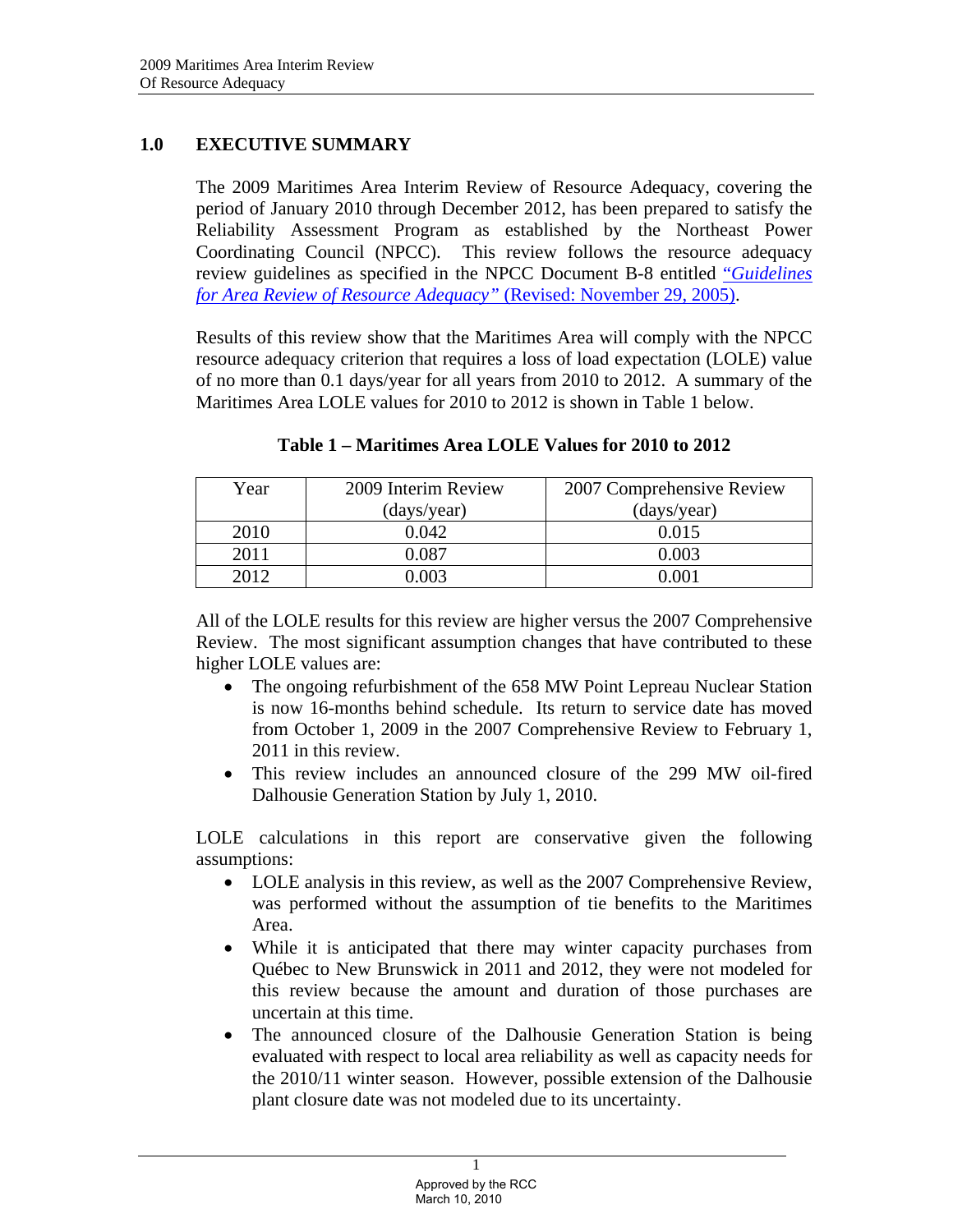On October 29, 2009 the Government of New Brunswick and Government of Québec (the "Parties") signed a Memorandum of Understanding (MOU) whereby Hydro Québec would acquire substantially all of the assets of NB Power. On January 20, 2010 the Parties announced an energy agreement (the "Agreement") that included some changes from the MOU, including that NB Power will retain its ownership of the transmission and distribution assets, and the New Brunswick System Operator will continue to operate as an arm's length agency.

The scheduled closing date for the transaction is on or about March 31, 2010. Details of the MOU and a summary of the Agreement are available at:

http://www.lowerratesnb.ca

The MOU and the Agreement are accounted for in this Interim Review as follows:

- The closure of generation assets in New Brunswick deemed as surplus is included in the LOLE calculations.
- Although there is increased likelihood of future capacity and energy transactions between Québec and New Brunswick, only transactions with existing contracts have been included in the LOLE calculations. This representation of transactions between New Brunswick and Québec is consistent with the 2009 Québec Interim Review of Resource Adequacy.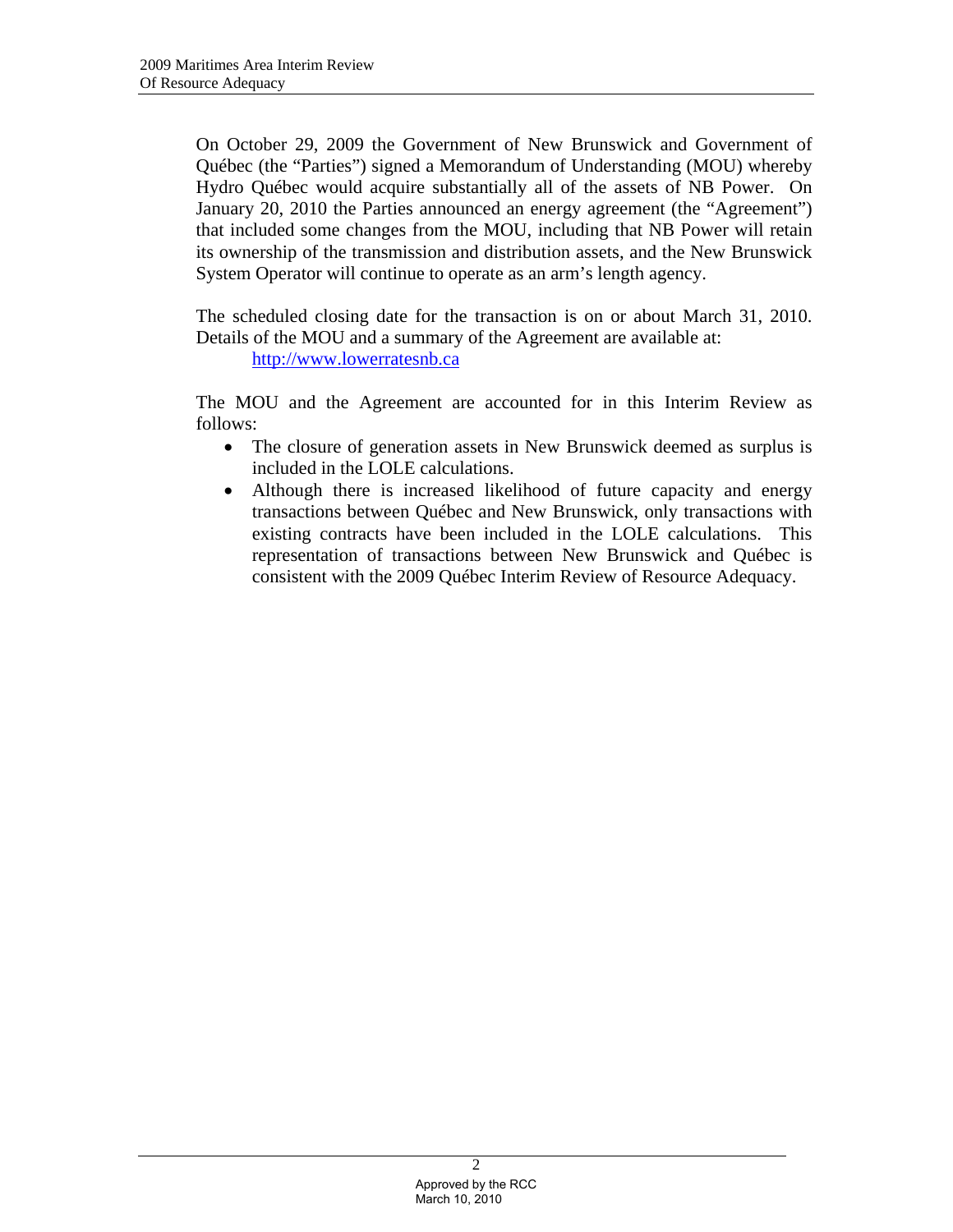## **2.0 INTRODUCTION**

This 2009 Interim Review is the second update of the 2007 Maritimes Area Comprehensive Review of Resource Adequacy approved in March 2008. The Maritimes Area is a winter peaking area that includes the New Brunswick System Operator (NBSO), Nova Scotia Power Inc. (NSPI), Maritime Electric Company Ltd. (MECL), and the Northern Maine Independent System Administrator, Inc (NMISA). MECL supplies the province of Prince Edward Island.

## **3.0 ASSUMPTION CHANGES**

#### 3.1 Demand Forecast

The Maritimes Area peak demand is forecast to occur during the month of February each year. Table 2 shows the year by year comparison of the annual peak loads used in this review versus the 2007 Comprehensive Review.

| Year        | 2009 Interim | 2007 Comprehensive | Difference |
|-------------|--------------|--------------------|------------|
|             | Review       | Review             |            |
|             | (MW)         | (MW)               | (MW)       |
| 2010        | 5,323        | 5,685              | $-362$     |
| 2011        | 5,251        | 5,709              | $-458$     |
| 2012        | 5,260        | 5,722              | $-462$     |
|             |              |                    |            |
| Growth Rate | $-0.59%$     | 0.32%              |            |

#### **Table 2 – Maritimes Area Peak Demand Forecast for 2010 to 2012**

The demand forecast for this review is lower in all years, and the compound annual growth rate is lower and negative. Contributing significantly to this reduced demand are announced mill closures in the pulp-and-paper and wood processing sectors, along with limited growth expectations in these sectors.

#### 3.2 Resources Forecast

Significant assumption changes regarding resources for this review include the following:

- The ongoing refurbishment of the 658 MW Point Lepreau Nuclear Station is now 16-months behind schedule. Its return to service date has changed from October 1, 2009 to February 1, 2011.
- This review includes a planned closure of the 299 MW oil-fired Dalhousie Generation Station by July 1, 2010.
- New capacity purchases for this review include the following:
	- o 200 MW from Hydro Québec to New Brunswick (January March 2010).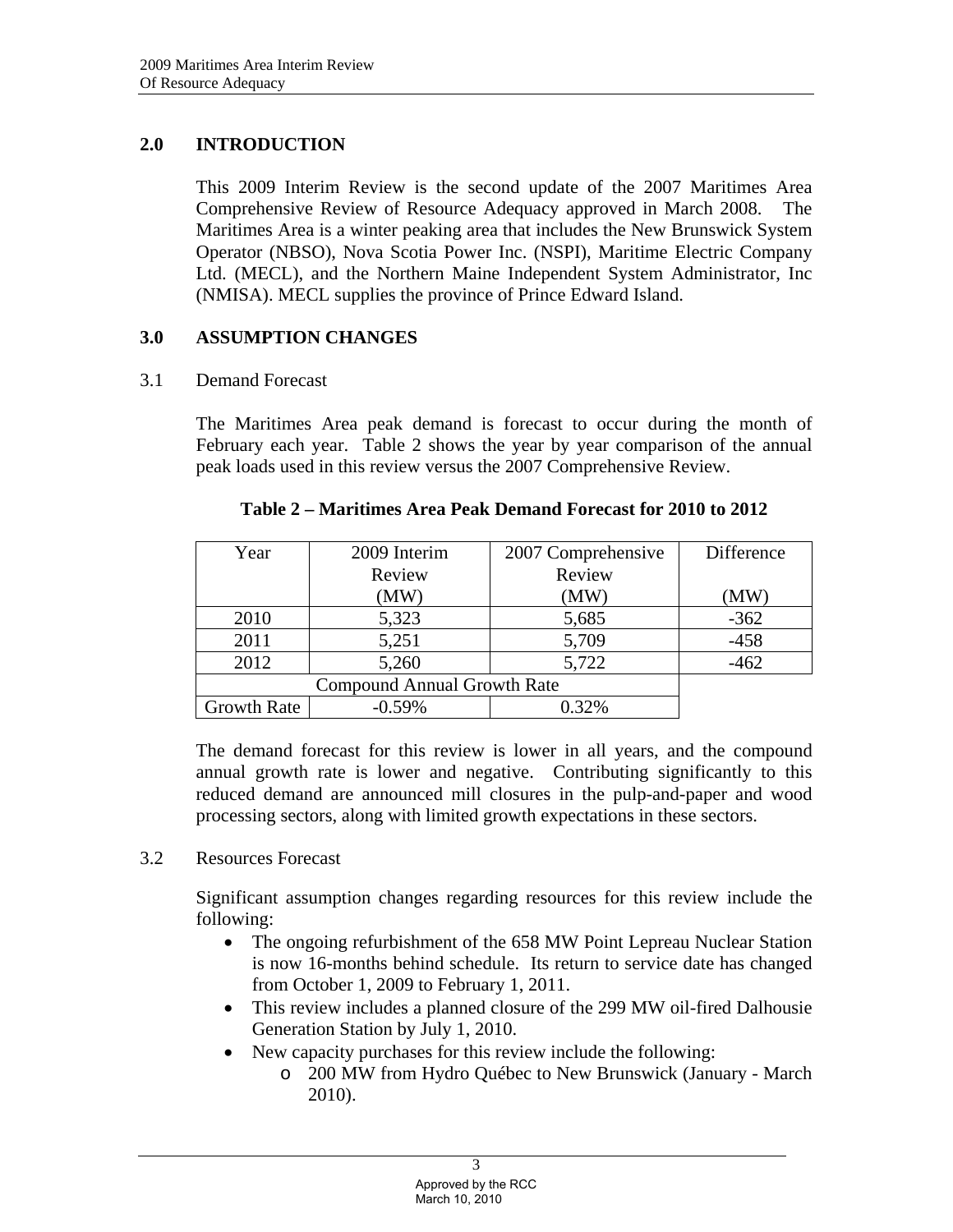- o 80 MW from Nalcor Energy (Labrador via Québec) to New Brunswick (January – February 2010)
- o 100 MW from Nalcor Energy to New Brunswick (March 2010).
- A conversion at NSPI's Tufts Cove plant is presently under construction and will result in an additional 49 MW of conventional generation capacity. This new generation will be in-service for the 2010/11 winter peak in this review instead of the 2009/10 winter peak in the 2007 Comprehensive Review.
- Projected wind project capacity (derated) has been adjusted for each year of this review due to greater certainty of wind project development versus the 2007 Comprehensive Review.

Table 3 shows the year by year generation resources forecast for this review compared to the 2007 Comprehensive Review. All values in Table 3 are for the month of February.

| Year | 2009 Interim Review |      |       | 2007 Comprehensive Review |      |       | Difference                 |
|------|---------------------|------|-------|---------------------------|------|-------|----------------------------|
|      | `MW                 |      |       | 'MW                       |      |       | $\left( \text{MW} \right)$ |
|      | Conventional        | Wind | Total | Conventional              | Wind | Total | Total                      |
| 2010 | 6.264               | 200  | 6,464 | 6,764                     | 160  | 6.924 | $-460$                     |
| 2011 | 6,374               | 249  | 6,623 | 6,712                     | 301  | 7,013 | $-390$                     |
| 2012 | 6,572               | 249  | 6,821 | 6.915                     | 330  | 245.  | $-424$                     |

**Table 3 – Maritimes Area Resources Forecast for 2010 to 2012** 

\* Conventional resources in January 2011 are lower by 658 MW due to the final month of the Point Lepreau refurbishment.

Wind project capacity in Table 3 represents derated MW values (approx. 40% of nominal capacity) equal to the three-year rolling average of actual winter capacity factor (combined with the forecasted capacity factor if in service less than three years). This deration of wind capacity in the Maritimes Area is consistent with results from the 2005 NBSO Maritimes Wind Integration Study. http://www.nbso.ca/Public/\_private/2005%20Maritime%20Wind%20Integration %20Study%20\_Final\_.pdf . The 2005 study showed that the effective capacity from wind projects, and their contribution to LOLE, was equal to or better than their seasonal capacity factors. Coincidence of high winter wind generation with the peak winter loads results in the Maritimes Area receiving a higher capacity benefit from wind projects versus a summer peaking area. The effective wind capacity calculation also assumes a good geographic dispersion of the wind projects in order to mitigate the occurrences of having zero wind production.

#### 3.3 Comparison of Forecast and Required Reserve

The Maritimes Area uses a 20% reserve criterion for planning purposes. Table 4 shows a year by year comparison of the forecast reserve versus the required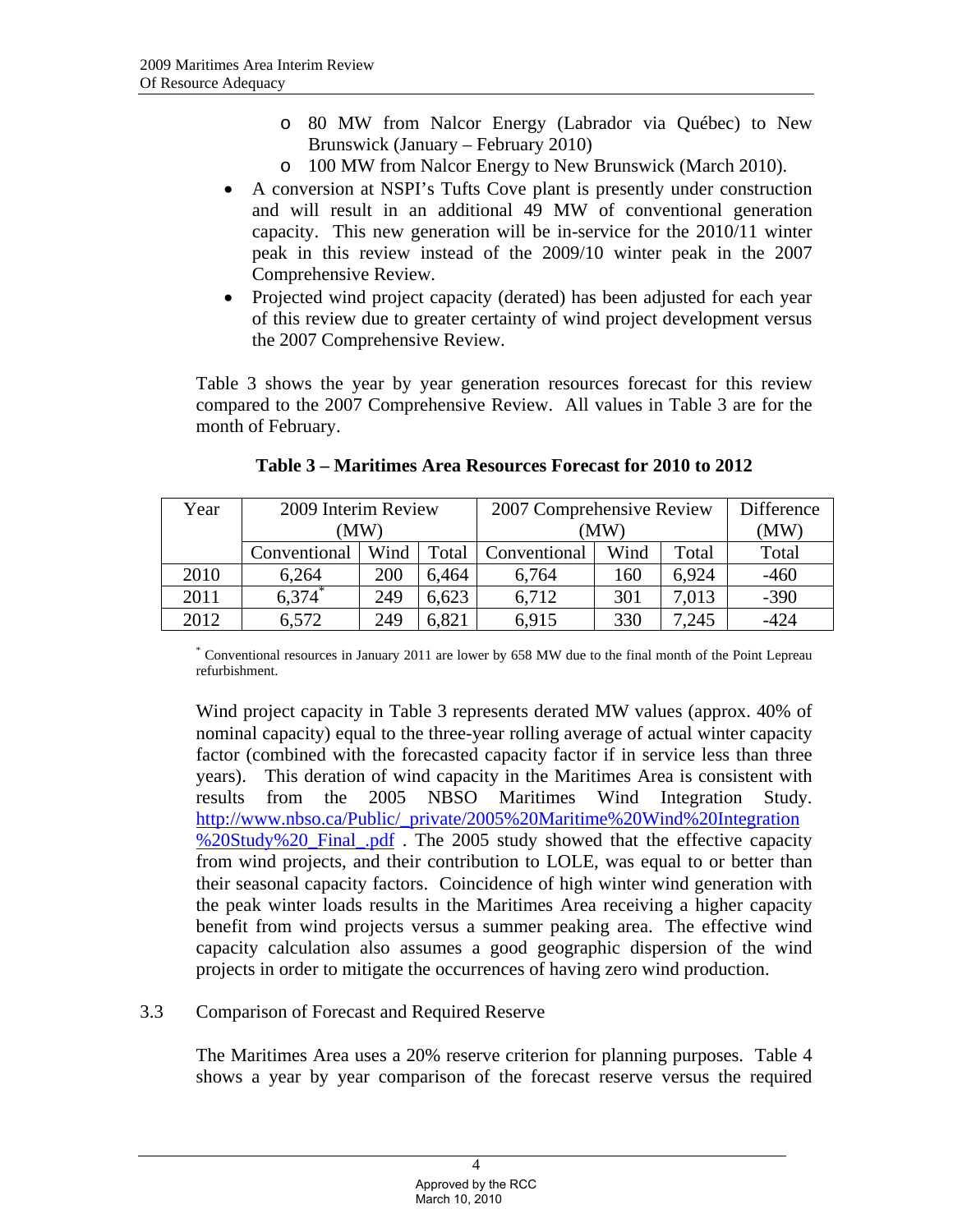reserve. In each year of this review, the forecast reserve exceeds the 20% reserve criterion. All values in Table 4 are for the month of February.

| Year | Generation | Forecast               | Interruptible | Forecast  |     | Required  |      |
|------|------------|------------------------|---------------|-----------|-----|-----------|------|
|      | Resources  | <b>Coincident Peak</b> | Load          | Reserve   |     | Reserve   |      |
|      |            |                        | (MW)          |           |     |           |      |
|      | (MW)       | (MW)                   |               | <b>MW</b> | %   | <b>MW</b> | $\%$ |
| 2010 | 6,464      | 5,323                  | 408           | 1,549     | 32% | 983       | 20%  |
| 2011 | 6,623      | 5,251                  | 428           | 1,800     | 37% | 965       | 20%  |
| 2012 | 6,821      | 5,260                  | 411           | 1.972     | 41% | 970       | 20%  |

| Table 4 – Comparison of Planned and Required Reserve for 2010 to 2012 |
|-----------------------------------------------------------------------|
|-----------------------------------------------------------------------|

In January 2011, the generation resources are 658 MW less due to the final month of the Point Lepreau refurbishment. However, forecast reserve for the January 2011 month will still exceed the 20% reserve criterion.

Updates on the Point Lepreau refurbishment are publicly available at http://poweringthefuture.nbpower.com/en/default.aspx .

#### 3.4 Interface Limits

All interface limits for this review are the same as the 2007 Comprehensive Review, except that the import capability from Québec to New Brunswick has been reduced from 1100 MW to 1000 MW. This reduction reflects a mill closure in northern New Brunswick reducing the radial load that can be supplied by Québec.

The reduced import capability from Québec to New Brunswick has no impact on the LOLE analysis of this review. LOLE analysis in this review, as well as the 2007 Comprehensive Review, was performed without the assumption of tie benefits to the Maritimes Area.

#### 3.5 Major Changes to Market Rules

On October 29, 2009 the Government of New Brunswick and Government of Québec (the "Parties") signed a Memorandum of Understanding (MOU) whereby Hydro Québec would acquire substantially all of the assets of NB Power. On January 20, 2010 the Parties announced an energy agreement (the "Agreement") that included some changes from the MOU, including that NB Power will retain its ownership of the transmission and distribution assets, and the New Brunswick System Operator will continue to operate as an arm's length agency.

The scheduled closing date for the transaction is on or about March 31, 2010. Details of the MOU and a summary of the Agreement are available at:

http://www.lowerratesnb.ca